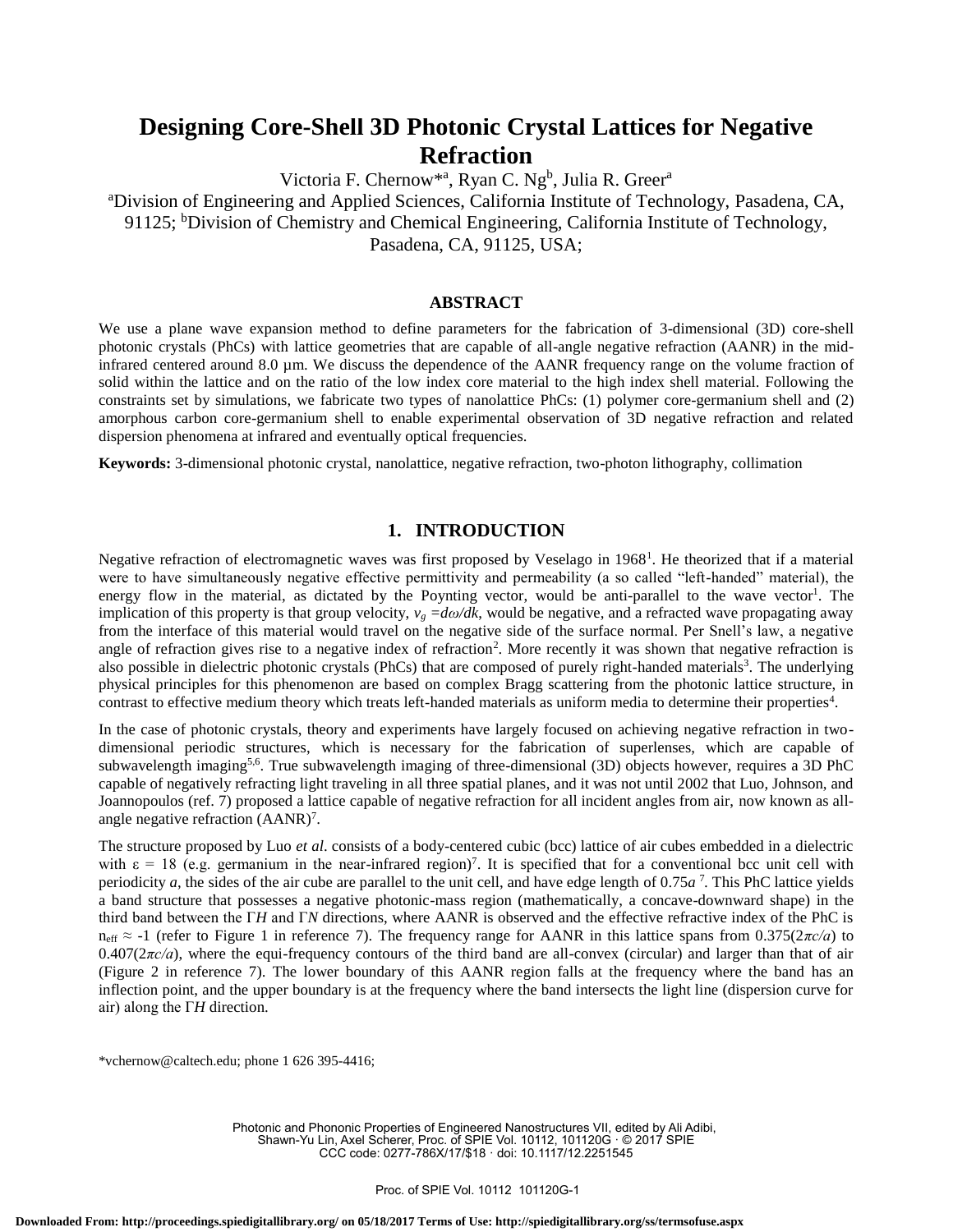Luo *et al.* proposed and theoretically investigated this 3D PhC capable of AANR, yet, the only experimental demonstration of AANR in 3D has been shown by Lu *et al.*, at microwave frequencies<sup>8,9</sup>. The lack of experiments demonstrating 3D negative refraction in the optical and infrared range is due, in large part, to the difficulties inherent in fabricating fully 3D lattices with features on the nano- and micrometer length scale. With the advent and refinement of two-photon lithography (TPL) direct laser writing (DLW), it is now possible to fabricate arbitrarily complex 3D structures with sub-micron features. TPL DLW allows for the printing of low index polymeric scaffolds, and this process, coupled with chemical vapor deposition (CVD) or sputtering, for the deposition of high index dielectric materials like germanium (Ge), provides a prospective route for the fabrication of 3D core-shell lattices capable of negative refraction. This process has not yet been explored for the creation of AANR lattices; in this paper we present numerical calculations to identify the effect of parameters like beam diameter, which directly translates into volume fraction *f*, and the ratio of low index core (polymer or amorphous carbon) to high index (Ge) shell material, have on the resulting frequency range available for negative refraction.

## **2. SIMULATION PARAMETERS AND DISCUSSION**

We use a plane wave expansion method (PWEM) to calculate photonic band-structure and equi-frequency contours (EFCs) of 3D PhCs capable of AANR in the mid-infrared (7.6  $\mu$ m – 8.6  $\mu$ m) wavelength range using a bcc lattice analogous to the one proposed by Luo *et al*<sup>7</sup> . These simulations were performed using the commercial software package RSOFT BandSOLVE.



Figure 1. CAD schematic of the 3D bcc PhC lattice. (a) A view the PhC unit cell with cylindrical beams. (b) A single unit cell with representative dimensions for period, *a*, and beam diameter, *b*. (c) Schematic of the full, 3D lattice PhC.

Figure 1 shows such a representative lattice with cylindrical, rather than rectangular beams as used in Luo *et al.*<sup>7</sup>, to better reflect the topology of structures fabricated using TPL DLW.

In the first case study we investigate the effect of beam diameter, or volume fraction *f*, on the average frequency and frequency range for observing AANR. In this analysis, lattice beams are comprised of a single uniform material with a dielectric constant  $\varepsilon = 16.038$  (e.g., Ge in the mid-infrared around  $\lambda = 8.0 \text{ }\mu\text{m}$ )<sup>10</sup>. The period of the bcc lattice is set to *a*  $=$  4  $\mu$ m, an easily fabricated unit cell size using TPL, and the beam diameter is varied between *b* = 0.125*a* = 500 nm, and  $b = 0.5a = 2\mu$ m. This is equivalent to varying the volume fraction of the lattice between  $f = 0.07$  and 0.68.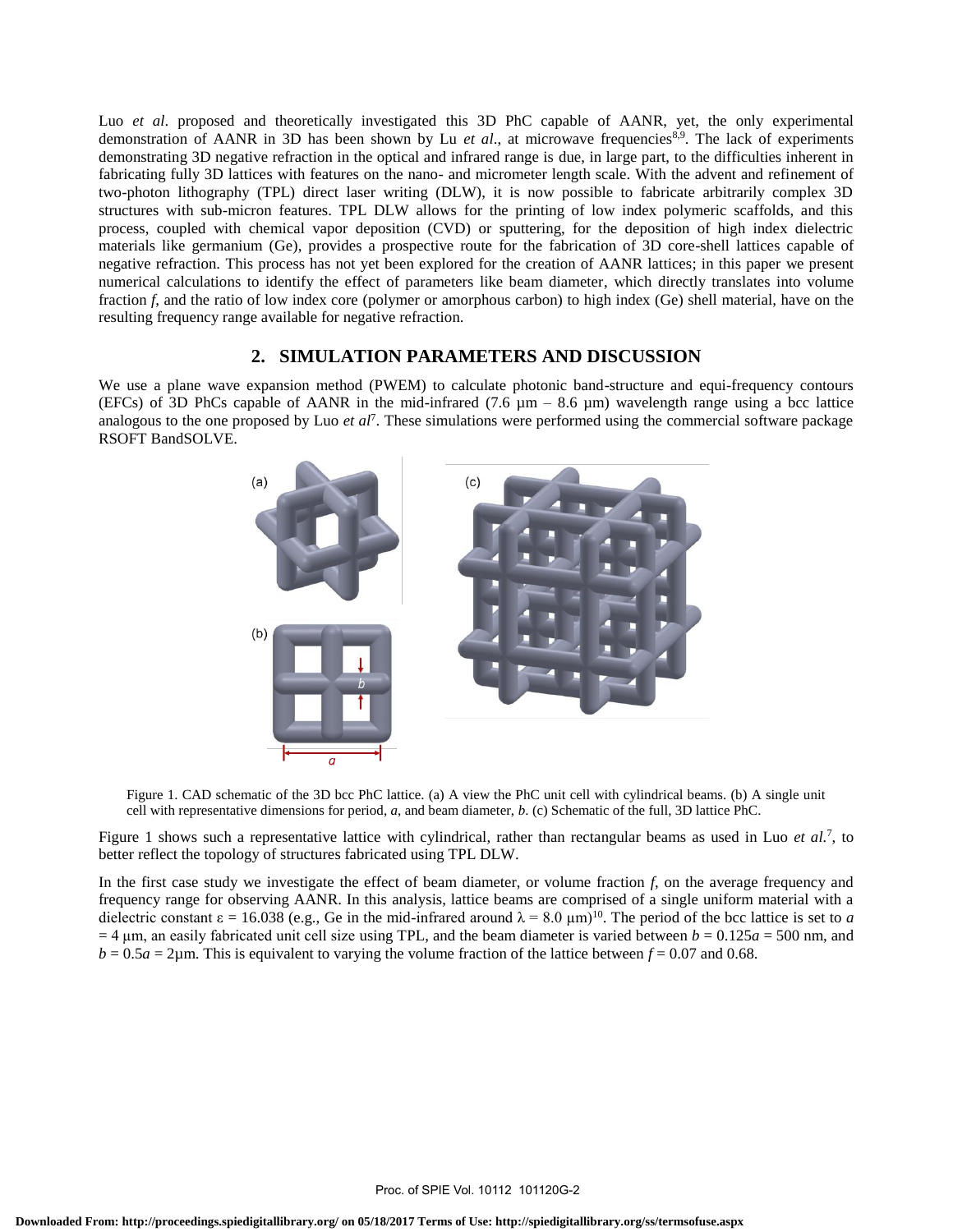

Figure 2. (a) Representative band structure of the 3D PhC  $(f = 0.23)$ . The yellow shaded area represents the frequency range where the PhC exhibits negative refraction for incoming radiation of all angles. The dashed grey lines are the light lines along Γ*H* and Γ*N*. (b) Slice of the equi-frequency surfaces on the *k<sup>y</sup>* = 0 plane for band 3 shown in part *(a).* The highest frequency circle is colored red and lies at the center. Subsequently lower frequencies have larger diameter contours. The dashed circles are equi-frequency contours for air, and are lower than their PhC contour counterparts at the same frequency.

By applying the plane wave expansion method to Maxwell's equations, we solved for eigenfrequencies at a given wave vector and obtained results qualitatively similar to those of Luo *et al* <sup>7</sup> *.* Figure 2(a) shows a representative band structure of a PhC with a beam diameter  $b = 0.25a$  ( $f = 0.23$ ). The dashed straight grey lines in Figure 2(a) are the light lines, or dispersion curves for air, along directions of high symmetry in the first Brillouin zone of a bcc crystal. Within the PhC, light propagates normal to its dispersion surface, which is the 3D k-space representation of the supported eigenmodes (bands). Taking a cross-section of a dispersion surface yields an equi-frequency contour (EFC) that can be used to predict the direction of light propagation in the PhC. Figure 2(b) shows such a cross-section of the dispersion surface for band 3 along the  $k_y = 0$  plane, generating EFCs. We observe that in the frequency range between  $\omega = 0.399(2\pi c/a)$  to 0.426 ( $2πc/a$ ) EFCs are circular and larger than the corresponding EFCs of air. As the frequency increases, EFC radii shrink, indicating negative group velocity, and consequently negative effective refractive index in this range.



Figure 3. (a) Average frequency at which AANR is observed as a function of the volume fraction (beam diameter). (b) AANR frequency range, represented as a percentage difference, as a function of volume fraction.

Varying the volume fraction (*f*) by changing the beam diameter for a lattice with a set periodicity, we observe that the average frequency for AANR decreases with increasing volume fraction (Figure 3(a)). This is the result of bands compressing and shifting to lower frequencies when the volume fraction of high index material in a PhC increases<sup>11</sup>. Figure 3(b) shows the relative AANR frequency range as a function of volume fraction. Unlike the average AANR frequency, which decreases monotonically with increasing *f*, (Figure 3(a)), the AANR frequency range has a more complex dependence on the volume fraction, reaching a maximum of 7.7% for a beam diameter  $b = 1.25 \mu m (f = 0.34)$ . When the volume of high index material is too low, as in the case of  $b = 0.5 \mu m$  ( $f = 0.07$ ), no negative refraction is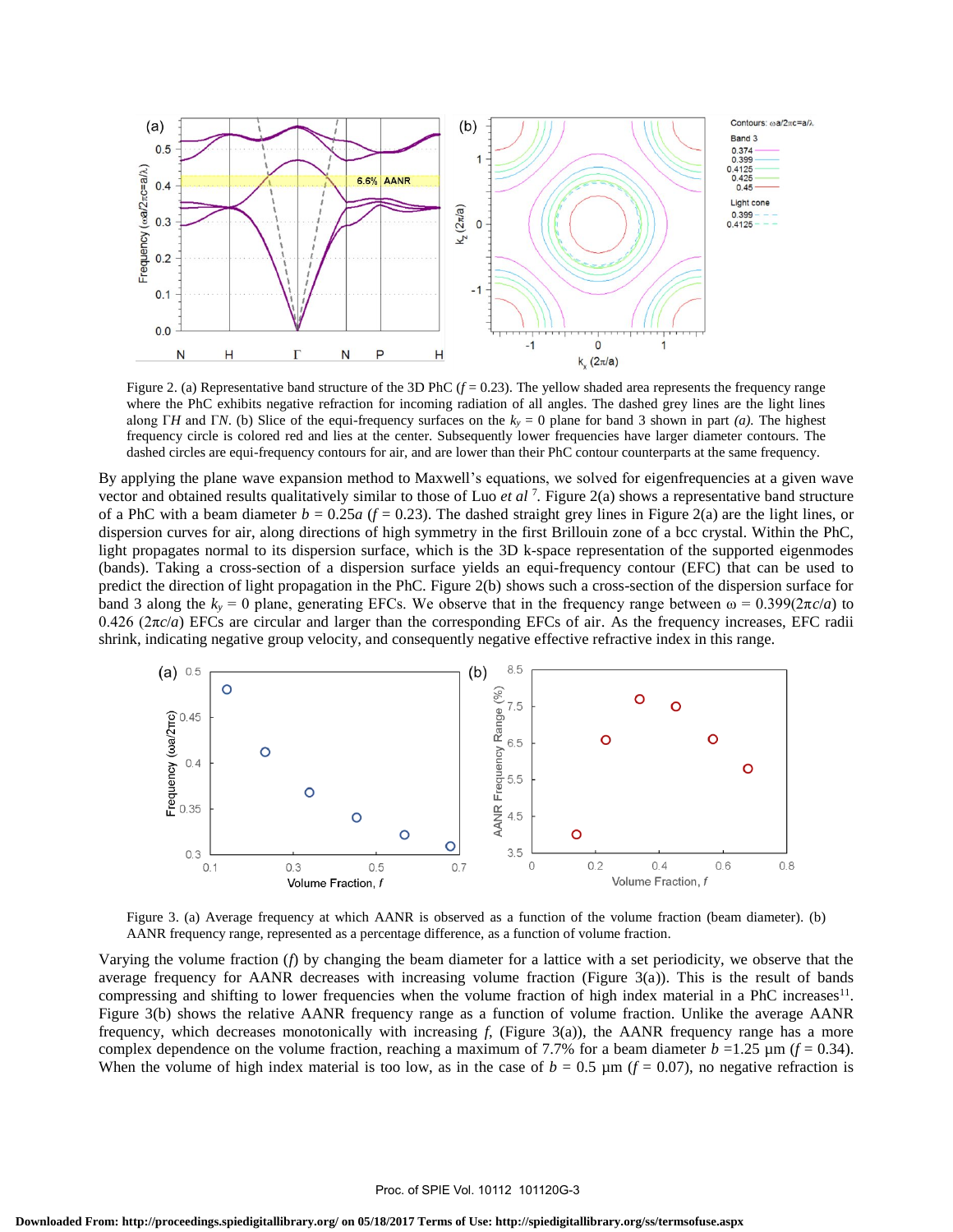observed. These calculations reveal that there exists both a minimum volume fraction of high index material necessary to begin discerning AANR, as well as an optimal volume fraction for maximizing the AANR frequency range. The aim of this paper is to identify physically realizable lattice parameters for the fabrication of PhCs with appreciable AANR in the wavelength range between 7.6  $\mu$ m – 8.6  $\mu$ m; we choose to focus on lattices with  $b = 1.0 \mu$ m, or  $f = 0.23$ . For this volume fraction, the AANR frequency range is substantial, at 6.6%, and for a lattice period of 4.0 µm, the average wavelength for observing AANR is centered around 9.7 µm (Table 1). Though this wavelength lies outside the measurement capabilities of our mid-IR spectroscopic setup (which utilizes a quantum cascade laser operating between 7.6  $\mu$ m – 8.6 µm), actual PhC fabrication efforts will involve using TPL DLW and sputter deposition to create polymer core, germanium shell lattices. The combined refractive index of the core-shell structure will be lower than that of pure Ge, and will push the AANR region to shorter wavelengths.

Table 1. Figures of merit derived from band structure and EFC calculations on PhC lattices of varied beam diameters with  $n_{beam} = 4.0047$ .

| Beam<br>Diameter<br>$(\mu m)$ | Volume<br>Fraction, | Absolute<br>Frequency Range,<br>$\Delta\omega$ (2 $\pi c/a$ ) | Average AANR<br>Frequency<br>$(2\pi c/a)$ | <b>AANR</b><br>Frequency<br>Range $(\%)$ | Average AANR<br>Wavelength<br>$(\mu m)$ |
|-------------------------------|---------------------|---------------------------------------------------------------|-------------------------------------------|------------------------------------------|-----------------------------------------|
| 0.75                          | 0.1394              | 0.0193                                                        | 0.4808                                    | 4.0146                                   | 8.3203                                  |
| 1.0                           | 0.2320              | 0.0272                                                        | 0.4124                                    | 6.5955                                   | 9.6993                                  |
| 1.25                          | 0.3381              | 0.0284                                                        | 0.3682                                    | 7.7132                                   | 10.8637                                 |
| 1.5                           | 0.4517              | 0.0256                                                        | 0.3409                                    | 7.5095                                   | 11.7336                                 |
| 1.75                          | 0.5670              | 0.0213                                                        | 0.3221                                    | 6.6139                                   | 12.4204                                 |
| 2.0                           | 0.6781              | 0.0180                                                        | 0.3098                                    | 5.8102                                   | 12.9116                                 |

We also used PWEM to calculate band structure and EFCs to quantify the effect of modified dielectric constant on AANR frequency when core-shell structures are explored. For this analysis, lattice periodicity remains at  $a = 4 \mu m$ , the total beam diameter is set to  $b = 0.25a = 1 \text{ µm}$  ( $f = 0.23$ ), and the relative ratio of low-index (n = 1.49) acrylate polymer core material<sup>12</sup>, and high-index ( $n = 4.0047$ ) Ge shell material<sup>10</sup> is varied by progressively increasing the core diameter and simultaneously shrinking the thickness of the shell to maintain the same total beam diameter. We varied the core diameter from  $b_{core} = 0.1b = 100$  nm, where shell thickness  $t_{shell} = (b - b_{core})/2 = 450$  nm, to  $b_{core} = 0.9b = 900$  nm, with  $t_{shell} = (b - b_{core})/2 = 50$  nm, and in so doing decreased the compound index of the lattice (see Table 2). We observed a monotonic increase in the average frequency for AANR and a monotonic decrease in AANR frequency range with decreasing compound refractive index of lattice beams (Figure 4(a-b)). As this ratio increases, the combined index of the whole PhC decreases down to a threshold index below which negative refraction is no longer possible. Specifically, Figure 4(b) shows that below an index of  $n \sim 2.49$ , equivalent to a polymer core of  $b_{core} = 600$  nm and germanium shell of  $t_{shell} = 200$  nm in lattices of volume fraction  $f = 0.23$ , an AANR region does not exist. It appears that below this index the periodic modulation effect is weak, and the EFC changes its shape from circular to square-like. Figure 4(c) shows the band 3 EFCs for a lattice with  $b_{core} = 700$  nm and  $t_{shell} = 150$  nm, where  $n_{beam} = 2.24$ , and reveals that in the frequency region below the light line (which falls at  $ω = 0.546(2πc/a)$  for this lattice) the contours have a square-like shape. A circular EFC means that light can travel isotropically, and a square-like EFC, with its broad, flat regions, indicates that light can propagate without spreading or diffracting significantly, known as self-collimation. We found that lattices with a compound index <2.49 do not display negative refraction, but their EFCs indicate that such lattices possess the unique property of self-collimation.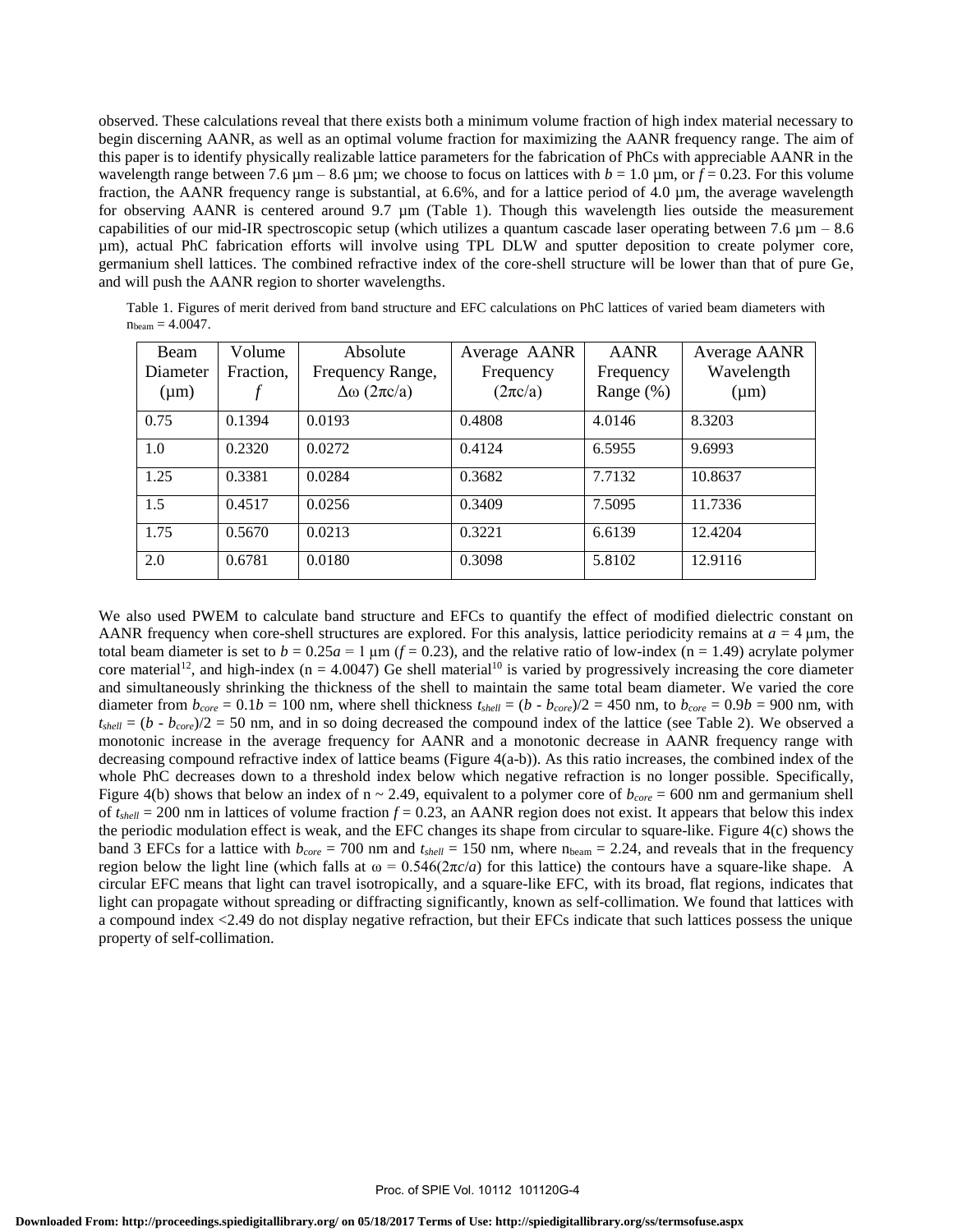

Figure 4. (a) Average frequency at which AANR is observed in the PhC when the compound refractive index of the lattice is varied (polymer core to Ge shell ratio changes). (b) AANR frequency range, represented as a percentage difference, for PhCs with varying compound refractive index of the lattice varied (polymer core to Ge shell ratio changes). (c) Slice of the equi-frequency surfaces on the  $k_y = 0$  plane for a PhC lattice with  $b_{core} = 700$  nm and  $t_{shell} = 150$  nm (n<sub>beam</sub> = 2.24).

Table 2. Figures of merit derived from band structure and EFC calculations on core-shell PhC lattices of varied polymer core diameter and Ge shell thickness.

| Core beam<br>diameter,<br>$b_{\rm core}$ ( $\mu$ m) | <b>Shell</b><br>thickness,<br>$t_{shell}$ (µm) | Refractive<br>Index,<br>$n_{\text{beam}}$ | Absolute<br>Frequency<br>Range, $\Delta\omega$<br>$(2\pi c/a)$ | Average<br>AANR<br>Frequency<br>$(2\pi c/a)$ | <b>AANR</b><br>Frequency<br>Range $(\%)$ | Average<br><b>AANR</b><br>Wavelength<br>$(\mu m)$ |
|-----------------------------------------------------|------------------------------------------------|-------------------------------------------|----------------------------------------------------------------|----------------------------------------------|------------------------------------------|---------------------------------------------------|
| 0.1                                                 | 0.45                                           | 3.7532                                    | 0.0269                                                         | 0.4145                                       | 6.4905                                   | 9.6513                                            |
| 0.2                                                 | 0.40                                           | 3.5018                                    | 0.0257                                                         | 0.4217                                       | 6.0951                                   | 9.4865                                            |
| 0.3                                                 | 0.35                                           | 3.2503                                    | 0.0235                                                         | 0.4336                                       | 5.4204                                   | 9.2262                                            |
| 0.4                                                 | 0.30                                           | 2.9988                                    | 0.0197                                                         | 0.4515                                       | 4.3637                                   | 8.8603                                            |
| 0.5                                                 | 0.25                                           | 2.7474                                    | 0.0145                                                         | 0.4749                                       | 3.0536                                   | 8.4237                                            |
| 0.6                                                 | 0.20                                           | 2.4959                                    | 0.0056                                                         | 0.5076                                       | 1.1032                                   | 7.8802                                            |

This series of simulations revealed that to preserve the circular shape of EFCs and to observe AANR between 7.6  $\mu$ m – 8.6 µm using polymer-Ge core-shell lattices, the core diameter should be no greater than ~600 nm. This beam diameter is at a size scale below the resolution limit of TPL DLW capability (cylindrical beams are limited to a diameter of ~900 nm).

As an alternative to writing lattices with a polymeric core, recent literature suggests that if a polymer lattice is pyrolyzed under specific temperature and atmospheric conditions, amorphous carbon (a-C) lattices with significantly smaller dimensions will be formed<sup>13</sup>. Amorphous carbon is lossy in the mid-infrared (the extinction coefficient  $\kappa = 1.8818$  at  $\lambda =$ 8.0 µm) but has a higher refractive index of n = 2.9622 at  $\lambda$  = 8.0 µm compared to the n = 1.49 of the acrylate polymer<sup>14,12</sup>. To quantify the effect on average AANR frequency and frequency range when core-shell lattices are composed of a-C cores and Ge shells, we repeated the previous series of band structure and EFC simulations, replacing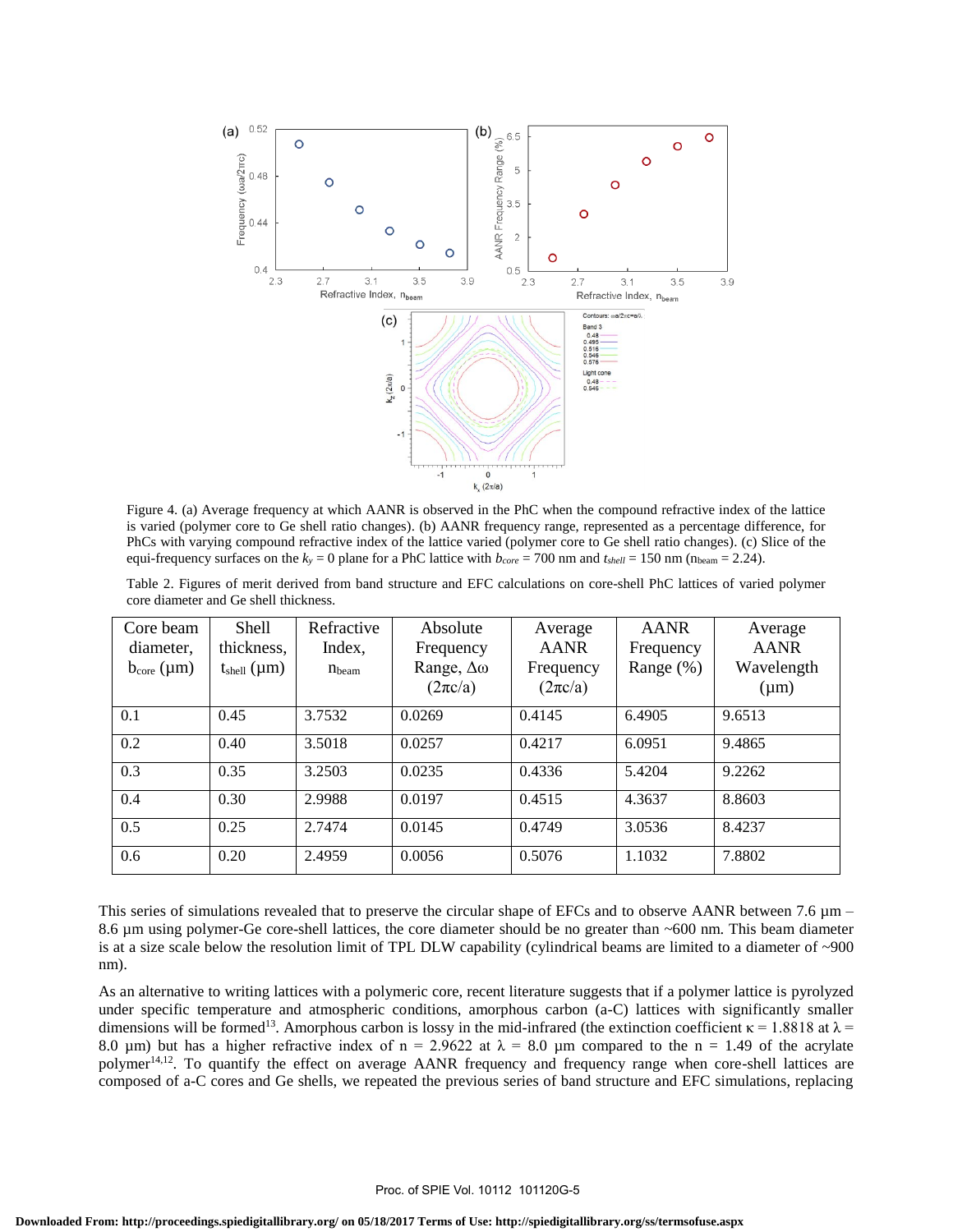only the core polymer material parameters with those of a-C (Table 3). We find that as is the case in the polymer coreshell lattices, increasing the ratio of a-C to Ge material in the lattice decreases the overall combined index of the structure. We observe a monotonic increase in the average frequency for AANR and a monotonic decrease in AANR frequency range with decreasing compound refractive index of lattice beams (Figure 5(a-b)). Even at the extreme of *bcore*  $= 900$  nm and  $t_{shell} = 50$  nm, a small but apparent AANR frequency range exists since this lattice configuration has n<sub>beam</sub> > 2.49. This suggests that fabricating a-C core, Ge shell lattices with core diameters between 700 nm and 900 nm would enable AANR observation in the ideal 7.6-8.6 µm range.



3.8 is varied (amorphous carbon core to Ge shell ratio changes). (b) AANR frequency range, represented as a percentage Figure 5. (a) Average frequency at which AANR is observed in the PhC when the compound refractive index of the lattice difference, for PhCs with varying compound refractive index of the lattice varied (amorphous carbon core to Ge shell ratio changes).

,\_,6.5 Table 3. Figures of merit derived from band structure and EFC calculations on core-shell PhC lattices of varied amorphous carbon core diameter and Ge shell thickness.

| Frequent<br>Frequent      |                                              | O                                                 | AANR Frequ                            | $\cup$ . $\cup$<br>$\circ$ |                                                   |                                                                                                                                                                                                                                                                                                                                                                            |
|---------------------------|----------------------------------------------|---------------------------------------------------|---------------------------------------|----------------------------|---------------------------------------------------|----------------------------------------------------------------------------------------------------------------------------------------------------------------------------------------------------------------------------------------------------------------------------------------------------------------------------------------------------------------------------|
|                           | 0.4                                          | $\circ$                                           | $\circ$                               | $\overline{2}$<br>O<br>0.5 |                                                   |                                                                                                                                                                                                                                                                                                                                                                            |
|                           | 3.2<br>3                                     | 3.6<br>3.4<br>Refractive Index, n <sub>beam</sub> | 3.8                                   | 3.2<br>3                   | 3.6<br>3.4<br>Refractive Index, n <sub>beam</sub> | 3.8                                                                                                                                                                                                                                                                                                                                                                        |
| changes).                 |                                              |                                                   |                                       |                            |                                                   | Figure 5. (a) Average frequency at which AANR is observed in the PhC when the compound refractive index of the lattice<br>is varied (amorphous carbon core to Ge shell ratio changes). (b) AANR frequency range, represented as a percentage<br>difference, for PhCs with varying compound refractive index of the lattice varied (amorphous carbon core to Ge shell ratio |
|                           | carbon core diameter and Ge shell thickness. |                                                   |                                       |                            |                                                   | Table 3. Figures of merit derived from band structure and EFC calculations on core-shell PhC lattices of varied amorphous                                                                                                                                                                                                                                                  |
| Core beam                 | <b>Shell</b>                                 | Refractive                                        | Absolute                              | Average                    | <b>AANR</b>                                       | Average                                                                                                                                                                                                                                                                                                                                                                    |
|                           |                                              | Index,                                            | Frequency                             | <b>AANR</b>                | Frequency                                         | <b>AANR</b>                                                                                                                                                                                                                                                                                                                                                                |
| diameter,                 | thickness,                                   |                                                   |                                       |                            |                                                   |                                                                                                                                                                                                                                                                                                                                                                            |
| $b_{\rm core}$ ( $\mu$ m) | $t_{shell}$ ( $\mu$ m)                       | $n_{\text{beam}}$                                 | Range, $\Delta\omega$<br>$(2\pi c/a)$ | Frequency<br>$(2\pi c/a)$  | Range (%)                                         | Wavelength<br>$(\mu m)$                                                                                                                                                                                                                                                                                                                                                    |
| 0.1                       | 0.45                                         | 3.9005                                            | 0.0275                                | 0.4125                     | 6.6675                                            | 9.6981                                                                                                                                                                                                                                                                                                                                                                     |
|                           | 0.35                                         | 3.6920                                            | 0.0256                                | 0.4226                     | 6.0577                                            | 9.4652                                                                                                                                                                                                                                                                                                                                                                     |
|                           | 0.25                                         | 3.4835                                            | 0.0218                                | 0.4420                     | 4.9321                                            | 9.0498                                                                                                                                                                                                                                                                                                                                                                     |
| 0.3<br>0.5<br>0.7         | 0.15                                         | 3.2750                                            | 0.0146                                | 0.4712                     | 3.0985                                            | 8.4890                                                                                                                                                                                                                                                                                                                                                                     |

### **3. SAMPLE FABRICATION AND MEASUREMENT**

Fabrication of core-shell AANR capable 3D PhCs is currently underway. TPL DLW has been used to fabricate polymer PhC nanolattices with a period of 4.0  $\mu$ m and beam diameter of ~900 nm (Figure 6(a)). Isotropic etching methods including  $O_2$  plasma are being explored as a means of reducing beam diameter to ~600 nm. Figure 6(b) shows a focused ion beam (FIB) cross-section through a Ge coated polymer PhC nanolattice. Deposition of high index Ge has been accomplished using sputtering, and conformality of Ge thickness throughout the structure is being evaluated. AANR with core-shell PhCs will be measured using a custom built angle-resolved mid-IR spectrometer. This setup utilizes a quantum cascade laser operating between 7.6  $\mu$ m – 8.6  $\mu$ m and allows for full control over sample and detector positioning via independent rotation stages.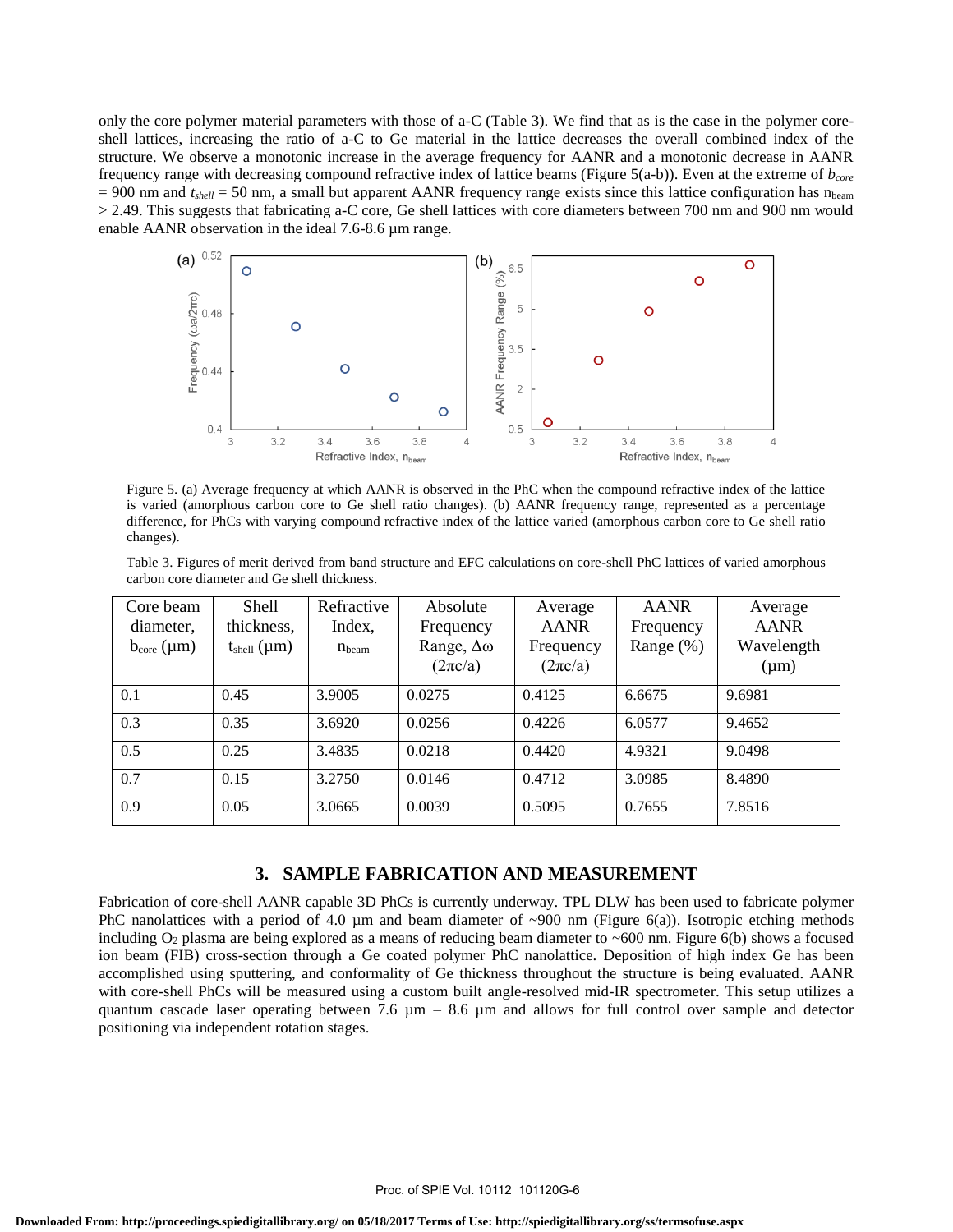

Figure 6. (a) Scanning electron microscopy (SEM) images of an as fabricated polymer 3D bcc PhC. It should be noted that lattices are fabricated such that the (101) surface of the PhC is exposed, for enhanced coupling efficiency with incoming light.<sup>7</sup> (b) Focused ion beam (FIB) cross section through the (010) face of the core-shell PhC. FIB is used to evaluate the conformality of sputtered Ge on polymer beams throughout the lattice.

#### **4. SUMMARY**

We have performed PWEM calculations to investigate the effect of volume fraction and dielectric constant on the AANR average frequency and AANR frequency range in 3D bcc lattice photonic crystals. By performing a series of parameter sweeps we have identified that a volume fraction of *f* = 0.23, which translates to a circular beam diameter of 1.0 µm for a lattice with 4.0 µm periodicity, is appropriate for the fabrication of low index core, high index shell lattice structures with AANR in the mid-infrared (7.6-8.6 µm range). These parameters provide useful guidelines for fabricating nanolattices with broad applications ranging from superlenses to functional integrated photonic circuit components. This work also demonstrates that the ratio of core-shell material is critical to modifying the very dispersion phenomena observed in the 3D photonic crystal. Tuning this core-shell ratio allows for a switch between negative refraction and selfcollimation properties, showcasing the versatility of 3D lattices in optical applications.

#### **REFERENCES**

- [1] Veselago, V. G., "The electrodynamics of substances with simultaneously negative values of ε and μ," Sov. Phys. Uspekhi **10**(4), 509–514 (1968).
- [2] Luo, C., Johnson, S. G., Soljačić, M., Joannopouls, J. D.., Pendry, J. B., "Novel optical phenomena with photonic crystals," Proc. SPIE - Int. Soc. Opt. Eng. **5166**, 207–219 (2004).
- [3] Notomi, M., "Theory of light propagation in strongly modulated photonic crystals: Reflectionlike behavior in the vicinity of the photonic band gap," Phys. Rev. B **62**(16), 10696 (2000).
- [4] Baba, T., Matsumoto, T.., Asatsuma, T., "Negative Refraction in Photonic Crystals," Adv. Sci. Technol. **55**, 91– 100 (2008).
- [5] Luo, C., Johnson, S., Joannopoulos, J.., Pendry, J., "All-angle negative refraction without negative effective index," Phys. Rev. B **65**(20), 2–5 (2002).
- [6] Cubukcu, E., Aydin, K., Ozbay, E., Foteinopoulou, S.., Soukoulis, C. M., "Subwavelength resolution in a twodimensional photonic-crystal-based superlens.," Phys. Rev. Lett. **91**(20), 207401 (2003).
- [7] Luo, C., Johnson, S. G.., Joannopoulos, J. D., "All-angle negative refraction in a three-dimensionally periodic photonic crystal," Appl. Phys. Lett. **81**(13), 2352–2354 (2002).
- [8] Lu, Z., Shi, S., Schuetz, C., Murakowski, J.., Prather, D., "Three-dimensional photonic crystal flat lens by full 3D negative refraction.," Opt. Express **13**(15), 5592–5599 (2005).
- [9] Lu, Z., Murakowski, J. A., Schuetz, C. A., Shi, S., Schneider, G. J.., Prather, D. W., "Three-dimensional subwavelength imaging by a photonic-crystal flat lens using negative refraction at microwave frequencies," Phys. Rev. Lett. **95**(15), 2–5 (2005).
- [10] Icenogle, H. W., Platt, B. C.., Wolfe, W. L., "Refractive indexes and temperature coefficients of germanium and silicon," Appl. Opt. **15**(10), 2348–2351 (1976).
- [11] Joannopoulos, J. D., Johnson, S. G., Winn, J. N.., Meade, R. D., Photonic crystals: molding the flow of light, Princeton University Press (2008).